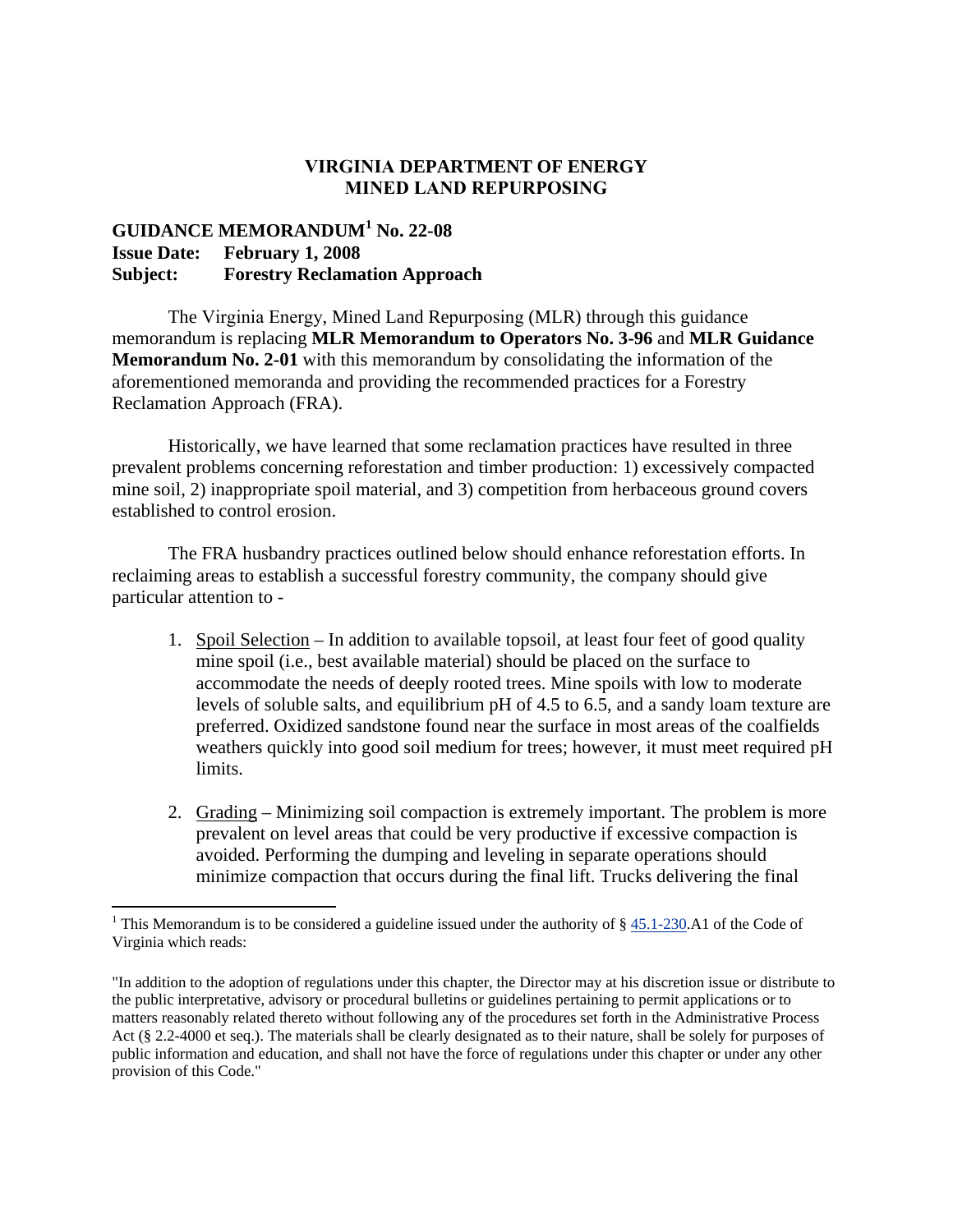layer of overburden can place the spoil in tightly spaced piles across the whole area. After the spoil is in place, a bulldozer can knock the tops off the piles and gently level the area with one or two passes. These practices can be utilized in areas where slope ratios are 2:1 or less. In steeper areas, other methods such as cable dragging may be used, for leveling the final material that is dumped.

3. Tree-compatible groundcover – Reforestation requires a carefully planned balance between ground cover for erosion control and the trees' requirements for light, water and space. Ground covers should include grass and legume species that are slow growing, have a sprawling growth form, and are tolerant of acidic (pH 4.5 to 6.5), infertile mine soils. Tree-compatible ground covers are designed to be relatively sparse during the first year and become increasingly lush by the second and third year. This allows tree seedlings to emerge above the ground cover and ensures their survival. K-31 tall fescue and all clovers (except ladino) should be avoided. Typical seed mixtures for forestry post mining land use –

| <b>Species</b>                  | $Rate -$<br>lbs/acre   | <b>Species</b>                          | $Rate -$<br>lbs/acre        |
|---------------------------------|------------------------|-----------------------------------------|-----------------------------|
| Foxtail millet<br>(spring only) | $\mathfrak{D}_{\cdot}$ | Orchard grass<br>(on steep slopes only) | 5                           |
| Rye (fall only)                 | 10                     | Kobe lespedeza                          | $\mathcal{D}_{\mathcal{L}}$ |
| Red top                         |                        | Birdsfoot trefoil                       | 5                           |
| Weeping lovegrass               | 2                      | Appalow lespedeza                       | $\overline{2}$              |
| Perennial ryegrass              | 10                     | Ladino clover                           | 3                           |
| Timothy                         | 5                      | Fertilizer of 16-27-14                  | 300                         |
| Annual Rye                      | 20                     | $& 0 - 60 - 0$                          | 100                         |

4. Tree species selection – Two categories of tree species are recommended: 1) crop trees and 2) nitrogen fixing nurse trees. Crop trees are long-lived species that offer value to landowners as salable forest products. Nurse trees and nurse shrubs species recommended for reclamation planting are nitrogen-fixing plants that benefit crop trees and provide food and cover for wildlife. Examples of crop trees and nurse trees/shrub species –

| <b>Crop trees</b>                                                                                             | <b>Nurse trees or shrubs</b>                                                      |  |
|---------------------------------------------------------------------------------------------------------------|-----------------------------------------------------------------------------------|--|
| <b>Pines:</b> pitch x loblolly pine hybrid,<br>white pine, Virginia pine                                      | Black Locust (should not be used with<br>white pine); European black alder (use   |  |
| <b>Hardwoods:</b> yellow poplar, oak<br>species, white ash, sycamore, red<br>maple, sugar maple, black cherry | with white pine); Bicolor Lespedeza;<br>Sawtooth Oak; Indigo Bush; Bristly Locust |  |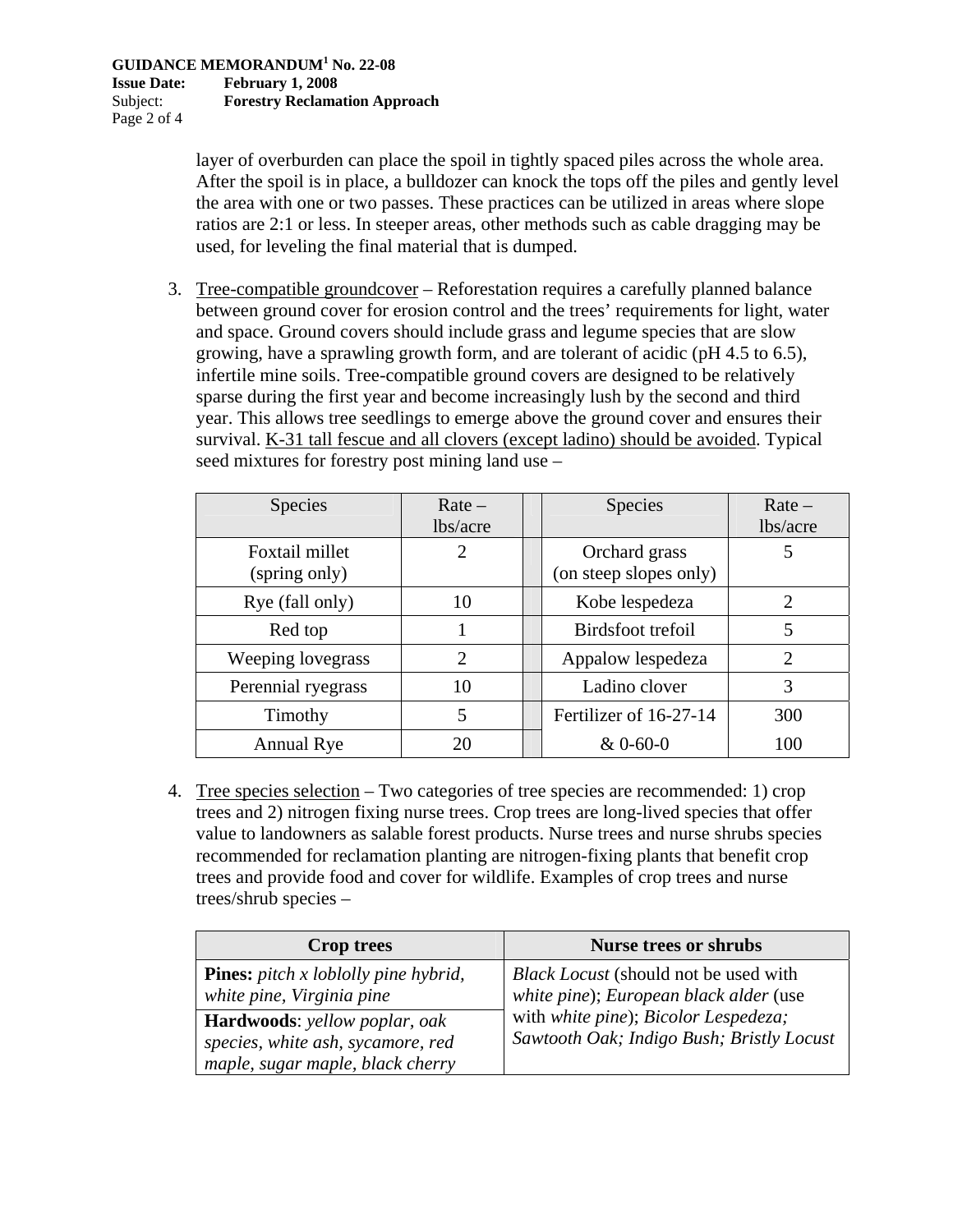**Issue Date: February 1, 2008**  Subject: **Forestry Reclamation Approach**  Page 3 of 4

> While these crop trees are appropriate for mine reclamation, an operator/landowner may wish to use some species and avoid other species if the silvicultural activity is also to serve as a carbon sequestration project. An operator that wishes to participate in a carbon sequestration project or other type of project should obtain recommendations for the specific species to use from reliable sources such as Virginia Tech's Powell River Project, the Virginia Nature Conservancy, Virginia Department of Forestry, the Appalachian Regional Reforestation Initiative (ARRI), or Virginia Energy.

5. Proper tree planting techniques. (see the Virginia Department of Forestry's recommendations at http://www.dof.virginia.gov/mgt/how-to-plant-seedling.shtml)

6. Husbandry practices – to promote reforestation, which should include, but not be limited to -

- a) Split fertilizer application
- b) Ground cover The permit plans should address the proposed herbaceous ground cover that will be established that is compatible for superior tree survival and growth rates.
- c) Species specific stem count for crop trees Either pines or hardwoods may be selected. Hardwoods should be planted in mixtures of 3 or more species on approximate spacing of 10 feet by 10 feet to achieve a stand of 400 to 450 trees per acre.
- d) Nurse trees/shrubs planted or hydroseeded with groundcover. Seedlings should be interplanted on a 15 X 15 feet spacing to achieve approximately 200 per acre. More than 200 stems per acre by age 2 will have negative impact on crop trees.
- e) Spot herbicide application This is recommended when ground cover growth is especially vigorous to reduce competition and allow trees to become established.

Virginia Energy encourages operators and landowners who propose to implement a post mining land use of forestry to follow these practices and incorporate such into the reclamation plans. In the event that the operator or landowner wishes to propose an alternative reforestation plan, the minimum success standards established under §§4VAC25-130-816.116 and 4VAC25-130-817.116 would have to be met and the MLR will establish a minimum success standard for the necessary herbaceous coverage that will be required to ensure successful reforestation.

If you have any questions concerning this guidance memorandum, please contact the MLR's Agronomist at 276-523-8100 or the Technical Services Manager at 276-523-8100.